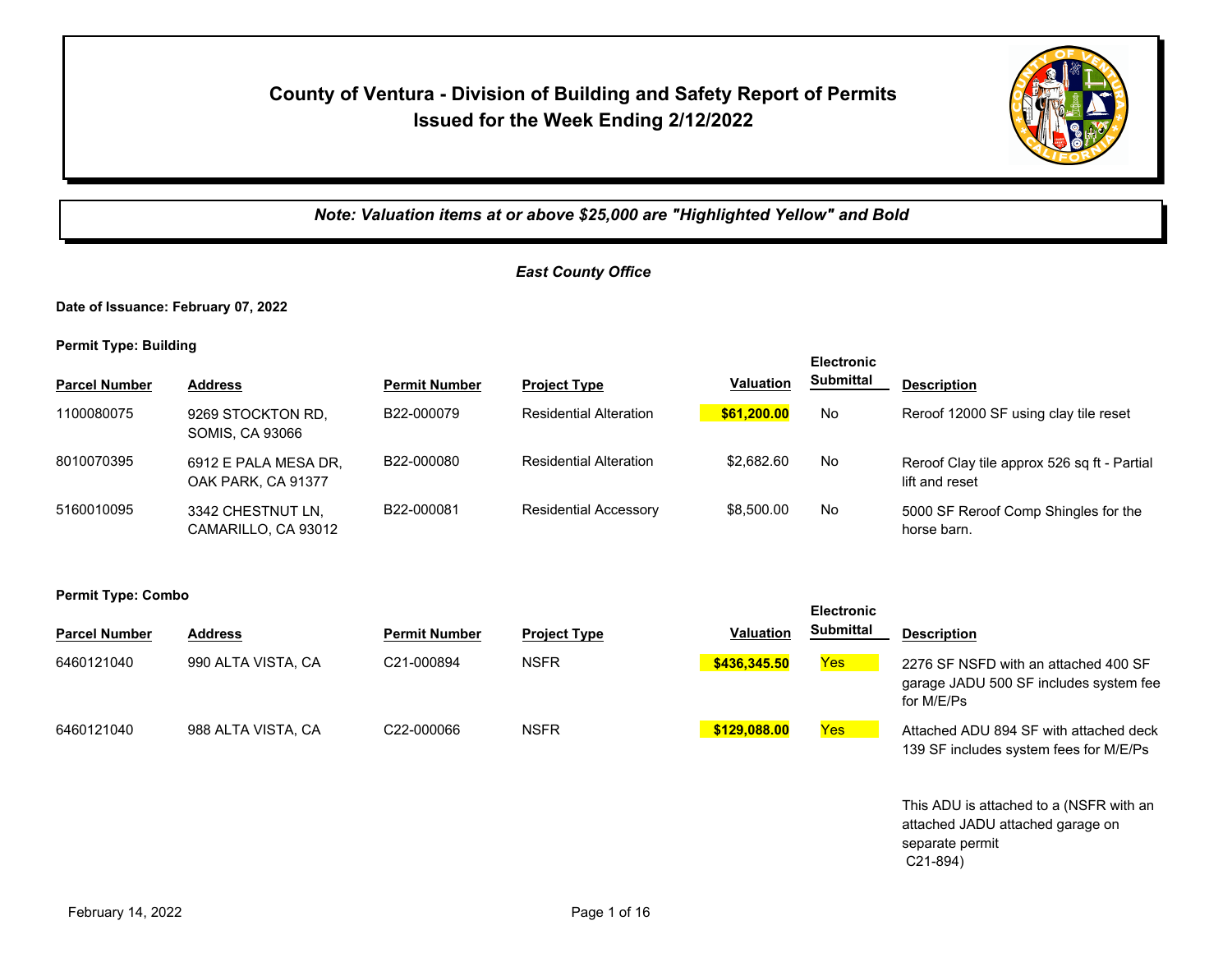## *East County Office*

**Date of Issuance: February 07, 2022**

**Permit Type: Combo**

| . .                  |                                              |                      |                     |                  | <b>Electronic</b> |                                                                                                                                                                                                                                                       |
|----------------------|----------------------------------------------|----------------------|---------------------|------------------|-------------------|-------------------------------------------------------------------------------------------------------------------------------------------------------------------------------------------------------------------------------------------------------|
| <b>Parcel Number</b> | <b>Address</b>                               | <b>Permit Number</b> | <b>Project Type</b> | <b>Valuation</b> | Submittal         | <b>Description</b>                                                                                                                                                                                                                                    |
| 6680132145           | 3492 MELVIN CT,<br>NEWBURY PARK, CA<br>91320 | C22-000100           | Residential         | \$83,635.20      | No                | Remodel House approx.1600 sq ft- New<br>HVAC system, 200amp panel upgrade,<br>100amp sub panel, new exterior finish,<br>new interior finish, Re-roof new sheathing<br>and comp, new water heater includes all<br>bathrooms.<br>No Structural changes. |

**Date of Issuance: February 08, 2022**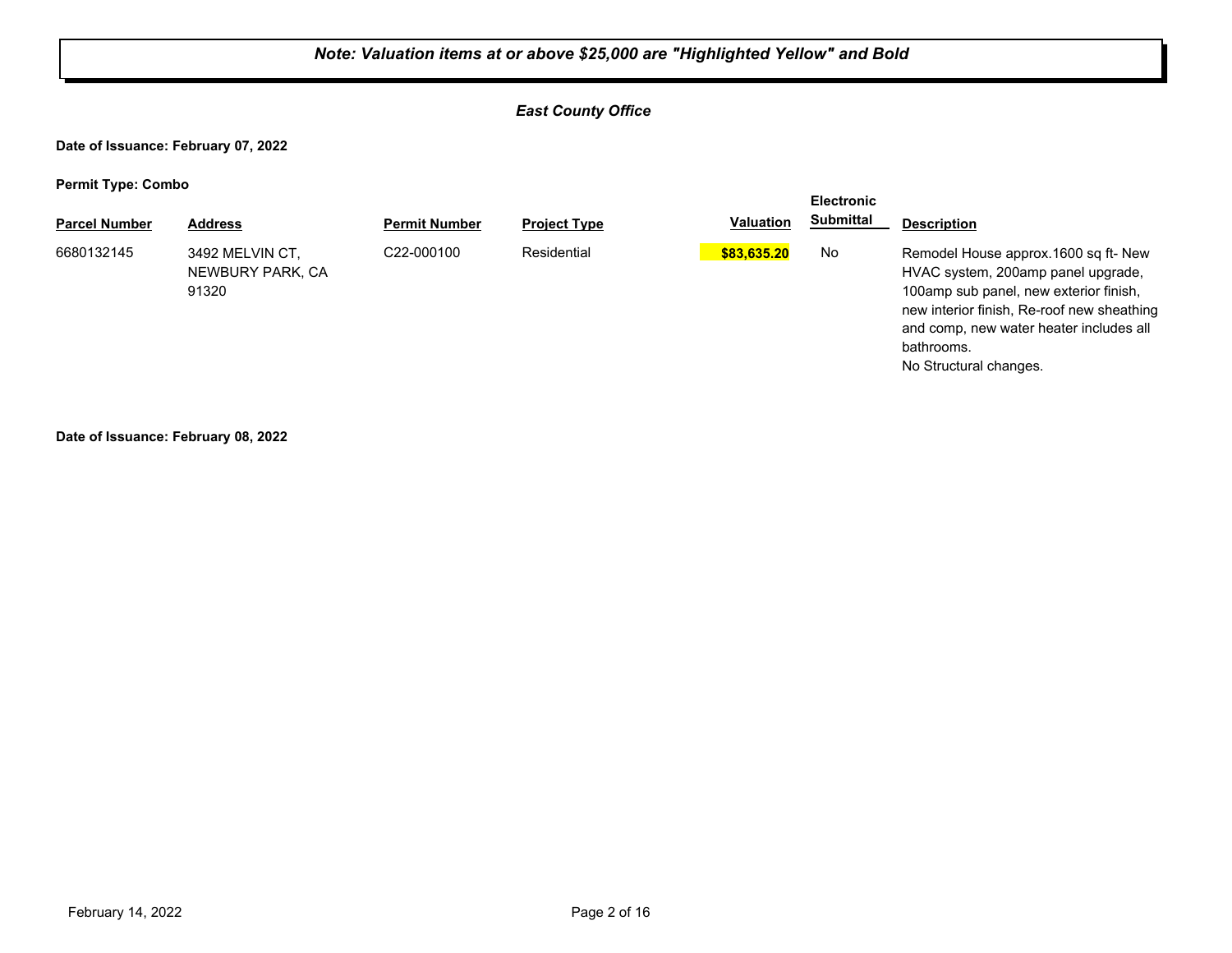## *East County Office*

## **Date of Issuance: February 08, 2022**

|                      |                                                | <b>Electronic</b>    |                               |                  |                  |                                                                                                                                              |
|----------------------|------------------------------------------------|----------------------|-------------------------------|------------------|------------------|----------------------------------------------------------------------------------------------------------------------------------------------|
| <b>Parcel Number</b> | <b>Address</b>                                 | <b>Permit Number</b> | <b>Project Type</b>           | <b>Valuation</b> | <b>Submittal</b> | <b>Description</b>                                                                                                                           |
| 8500091115           | 38 SAGE LN, WEST<br><b>HILLS, CA 91307</b>     | B22-000069           | <b>Residential Alteration</b> | \$5,320.00       | No               | Reroof approx. 2800 sq ft flat roof built-up                                                                                                 |
| 6850207315           | 1200 DUBONNET CT,<br>OAK PARK, CA 91377        | B22-000073           | <b>Residential Alteration</b> | \$14,280.00      | No               | Tile Reset approx. 2800 sq ft - Remove tile<br>and underlayment, install 2 layers 40lb<br>paper underlayment and reinstall original<br>tiles |
| 8000221145           | 6660 E BUTTONWOOD<br>AV, OAK PARK, CA<br>91377 | B22-000083           | <b>Residential Alteration</b> | \$6,200.00       | No               | Reroof approx. 2000 sq ft. Replace all roof<br>sheathing and underlayment. Install new<br>Comp shingle                                       |
| 6680153045           | 450 N WENDY DR,<br>NEWBURY PARK, CA<br>91320   | B22-000084           | <b>Residential Alteration</b> | \$3,060.00       | No               | Reroof approx. 1800 sq ft - remove<br>underlayment and install new 40lb paper<br>and Comp shingle                                            |
| 8010171135           | 6665 OAK SPRINGS DR,<br>OAK PARK, CA 91377     | B22-000085           | <b>Residential Alteration</b> | \$10.710.00      | <b>No</b>        | Tile Reset approx. 2100 sq ft - replace<br>underlayment and Re-install same tiles                                                            |
| 6680142045           | 735 RUTH DR, NEWBURY<br>PARK, CA 91320         | B22-000086           | <b>Residential Alteration</b> | \$4,250.00       | No               | Reroof 2500 SF Using comp shingles                                                                                                           |
| 6850380365           | 107 CONCERTO DR, OAK<br>PARK, CA 91377         | B22-000087           | <b>Residential Alteration</b> | \$19,890.00      | <b>No</b>        | Reroof approx. 3900 sq ft - Replace<br>underlayment and install new concrete tile<br>No sheathing                                            |
|                      |                                                |                      |                               |                  |                  | Multiple Address: 107/119 Concerto Oak<br>Park, Ca                                                                                           |
| 6850380725           | 152 SYMPHONY LN, OAK<br>PARK, CA 91377         | B22-000088           | <b>Residential Alteration</b> | \$19,890.00      | No               | Reroof Approx 3900 sq ft- replace<br>underlayment and install new tile<br>No sheathing                                                       |
|                      |                                                |                      |                               |                  |                  | Multiple addresses: 152/154 Symphony,<br>Oak Park, Ca                                                                                        |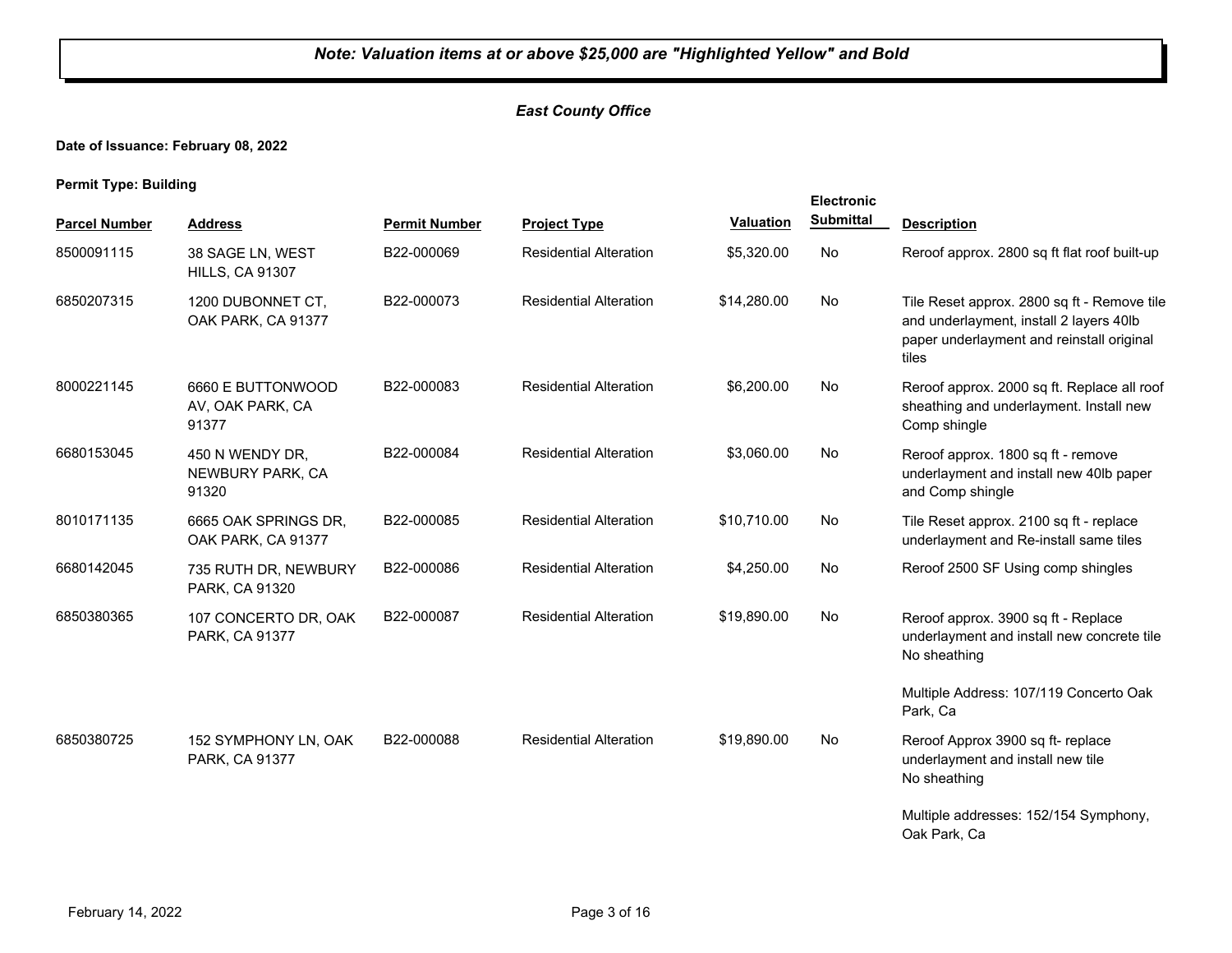## *East County Office*

**Date of Issuance: February 08, 2022**

**Permit Type: Building**

| <b>Parcel Number</b><br>6850380385                  | <b>Address</b><br>131 CONCERTO DR, OAK<br>PARK, CA 91377 | <b>Permit Number</b><br>B22-000089 | <b>Project Type</b><br><b>Residential Alteration</b> | <b>Valuation</b><br>\$19,890.00 | <b>Electronic</b><br><b>Submittal</b><br>No | <b>Description</b><br>Reroof approx. 3900 sq ft - Replace<br>underlayment and install new tile.<br>No sheathing<br>Multiple Address: 131/133 Concerto, Oak<br>Park                                            |  |  |  |
|-----------------------------------------------------|----------------------------------------------------------|------------------------------------|------------------------------------------------------|---------------------------------|---------------------------------------------|---------------------------------------------------------------------------------------------------------------------------------------------------------------------------------------------------------------|--|--|--|
| <b>Permit Type: Electrical</b><br><b>Electronic</b> |                                                          |                                    |                                                      |                                 |                                             |                                                                                                                                                                                                               |  |  |  |
| <b>Parcel Number</b>                                | <b>Address</b>                                           | <b>Permit Number</b>               | <b>Project Type</b>                                  | <b>Valuation</b>                | <b>Submittal</b>                            | <b>Description</b>                                                                                                                                                                                            |  |  |  |
| 6630420135                                          | 1974 N CALLE YUCCA.<br>THOUSAND OAKS, CA<br>91360        | E22-000054                         | Residential                                          | \$0.00                          | Yes                                         | Install Roof Mounted Photovoltaic System<br>(9 kW/DC). The power generated by PV<br>system will be interconnected with utility<br>grid through the existing service<br>equipment including service batteries. |  |  |  |
| <b>Permit Type: Mechanical</b><br><b>Electronic</b> |                                                          |                                    |                                                      |                                 |                                             |                                                                                                                                                                                                               |  |  |  |
| <b>Parcel Number</b>                                | <b>Address</b>                                           | <b>Permit Number</b>               | <b>Project Type</b>                                  | <b>Valuation</b>                | <b>Submittal</b>                            | <b>Description</b>                                                                                                                                                                                            |  |  |  |
| 5050040100                                          | 10793 HILL DR,<br>MOORPARK, CA 93021                     | M22-000035                         | Residential                                          | \$0.00                          | No                                          | 4 ton A/C change out in the backyard like<br>for like, furnace change out in the attic                                                                                                                        |  |  |  |

80,000 BTUS [10] Ducts. 1875 SF.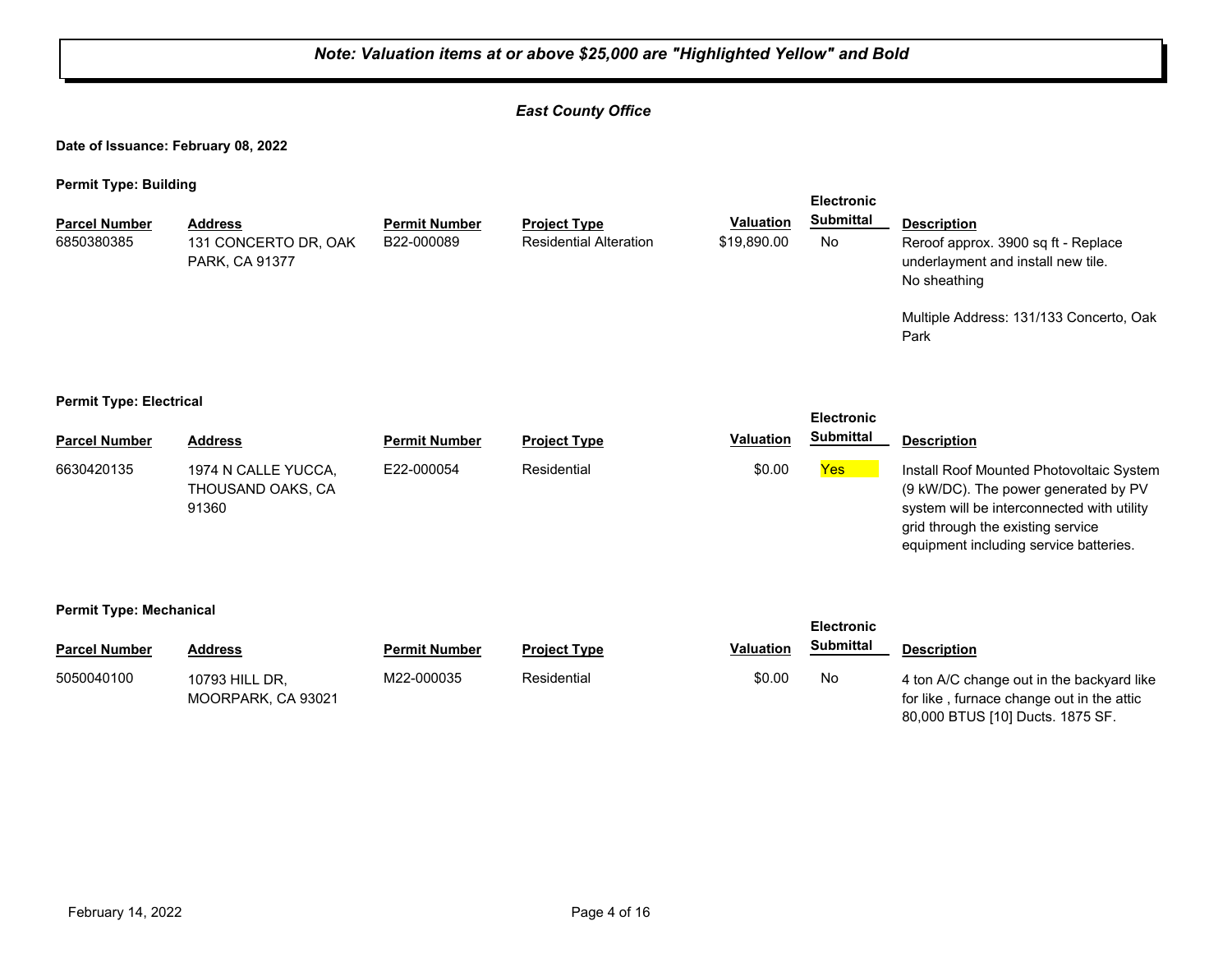## *East County Office*

#### **Date of Issuance: February 08, 2022**

**Permit Type: Plumbing**

|                      |                                                 |                      |                     | <b>Electronic</b> |           |                                                        |
|----------------------|-------------------------------------------------|----------------------|---------------------|-------------------|-----------|--------------------------------------------------------|
| <b>Parcel Number</b> | Address                                         | <b>Permit Number</b> | <b>Project Type</b> | <b>Valuation</b>  | Submittal | <b>Description</b>                                     |
| 8500122035           | 18 FLINTLOCK LN, WEST<br><b>HILLS, CA 91307</b> | P22-000021           | Residential         | \$0.00            | No        | Replace 50GL Water Heater in same<br>location (Garage) |

#### **Date of Issuance: February 09, 2022**

|                      |                                                    |                      |                               |                  | <b>Electronic</b> |                                                                                                                  |
|----------------------|----------------------------------------------------|----------------------|-------------------------------|------------------|-------------------|------------------------------------------------------------------------------------------------------------------|
| <b>Parcel Number</b> | <b>Address</b>                                     | <b>Permit Number</b> | <b>Project Type</b>           | <b>Valuation</b> | <b>Submittal</b>  | <b>Description</b>                                                                                               |
| 8000082195           | 6616 E MAPLEGROVE<br>ST, OAK PARK, CA 91377        | B22-000051           | <b>Residential Alteration</b> | \$1.170.00       | No                | Replace approx. 650 sq ft of exterior<br>siding Hardie Siding ESR #2290<br>Replace sheathing and wall insulation |
| 6850192135           | 1380 LAFITTE DR, OAK<br>PARK, CA 91377             | B22-000052           | <b>Residential Alteration</b> | \$17,850,00      | No                | Reroof approx. 3500 sq ft Tile Roof<br>Remove and replace underlayment and<br>install new concrete tile          |
| 6950254125           | 2401 STAFFORD RD.<br>WESTLAKE VILLAGE, CA<br>91361 | B22-000090           | <b>Residential Alteration</b> | \$24,480.00      | No                | Reroof approx. 4800 sq ft - Remove and<br>replace underlayment, install new tile.                                |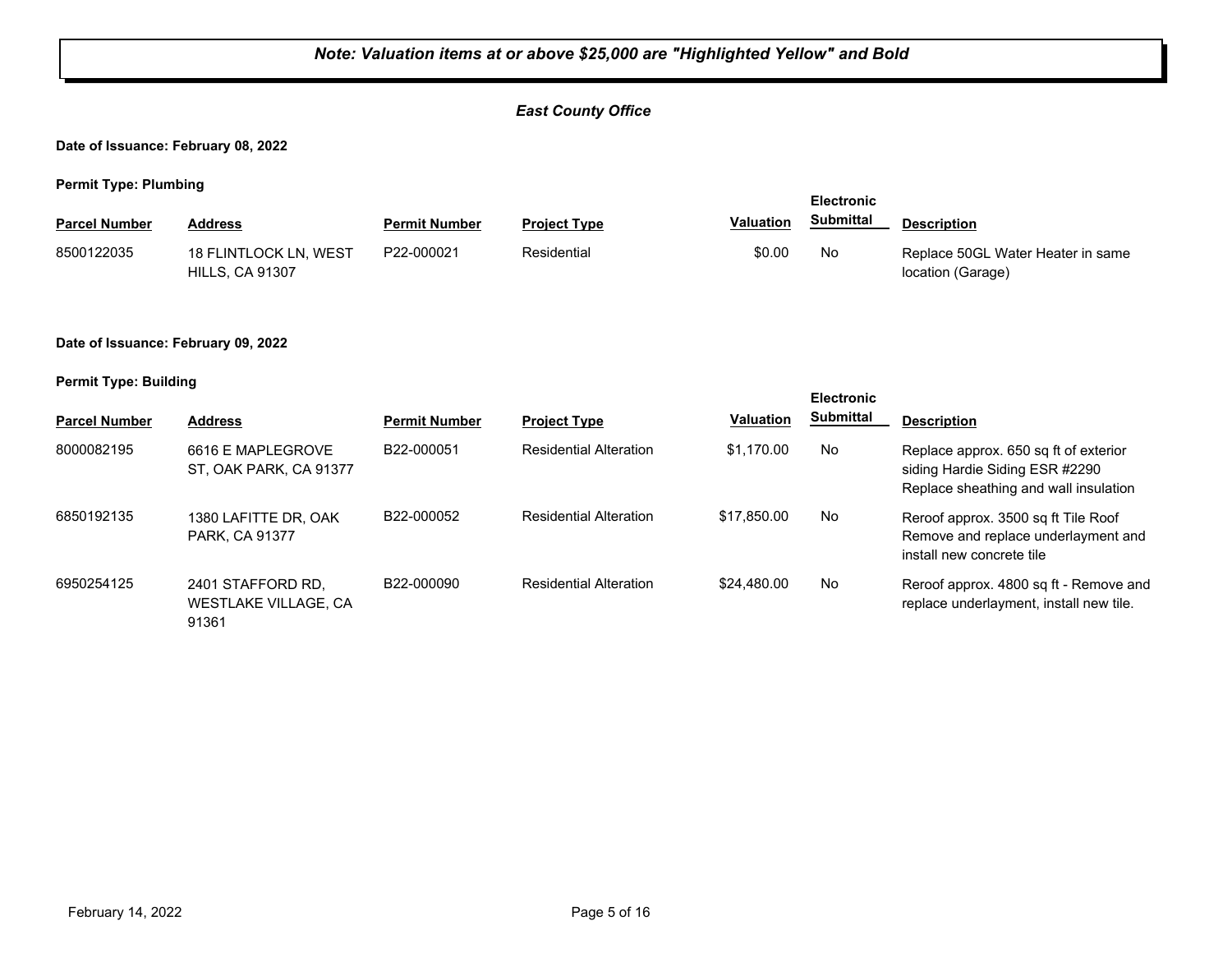## *East County Office*

## **Date of Issuance: February 09, 2022**

**Permit Type: Combo**

| <b>Electronic</b>    |                                                             |                         |                     |                  |           |                                                                                                                                                   |
|----------------------|-------------------------------------------------------------|-------------------------|---------------------|------------------|-----------|---------------------------------------------------------------------------------------------------------------------------------------------------|
| <b>Parcel Number</b> | <b>Address</b>                                              | <b>Permit Number</b>    | <b>Project Type</b> | <b>Valuation</b> | Submittal | <b>Description</b>                                                                                                                                |
| 6730070170           | <b>189 HEAVENLY VALLEY</b><br>RD, NEWBURY PARK,<br>CA 91320 | C22-000077              | Residential         | \$1.521.60       | No        | Remodel 1 Bathroom, replace plumbing<br>and electrical fixtures, patch drywall.<br>No structural modifications, all fixtures in<br>same location. |
| 8010293025           | 6076 ALEXANDRA CT.<br>OAK PARK, CA 91377                    | C <sub>22</sub> -000110 | Residential         | \$13,314.00      | No        | Remodel of Kitchen and 5 Bathrooms.<br>Total of 420 square feet. Includes E/M/P.<br>No Structural work                                            |

#### **Permit Type: Electrical**

| __                   |                                             |                      |                     |                  | <b>Electronic</b> |                                                         |
|----------------------|---------------------------------------------|----------------------|---------------------|------------------|-------------------|---------------------------------------------------------|
| <b>Parcel Number</b> | <b>Address</b>                              | <b>Permit Number</b> | <b>Project Type</b> | <b>Valuation</b> | Submittal         | <b>Description</b>                                      |
| 6470028250           | 1097 KATHERINE RD.<br>SIMI VALLEY, CA 93063 | E22-000051           | Residential         | \$0.00           | Yes               | Install 9 (3.06 kW) Roof Mounted<br>Photovoltaic System |

#### **Permit Type: Mechanical**

| ___                  |                                              |                      |                     |                  | <b>Electronic</b> |                                                  |
|----------------------|----------------------------------------------|----------------------|---------------------|------------------|-------------------|--------------------------------------------------|
| <b>Parcel Number</b> | <b>Address</b>                               | <b>Permit Number</b> | <b>Project Type</b> | <b>Valuation</b> | <b>Submittal</b>  | <b>Description</b>                               |
| 6850363045           | 469 CREMONA WY, OAK<br><b>PARK, CA 91377</b> | M22-000025           | Residential         | \$0.00           | No                | Replace 5 ton condenser and FAU<br>same location |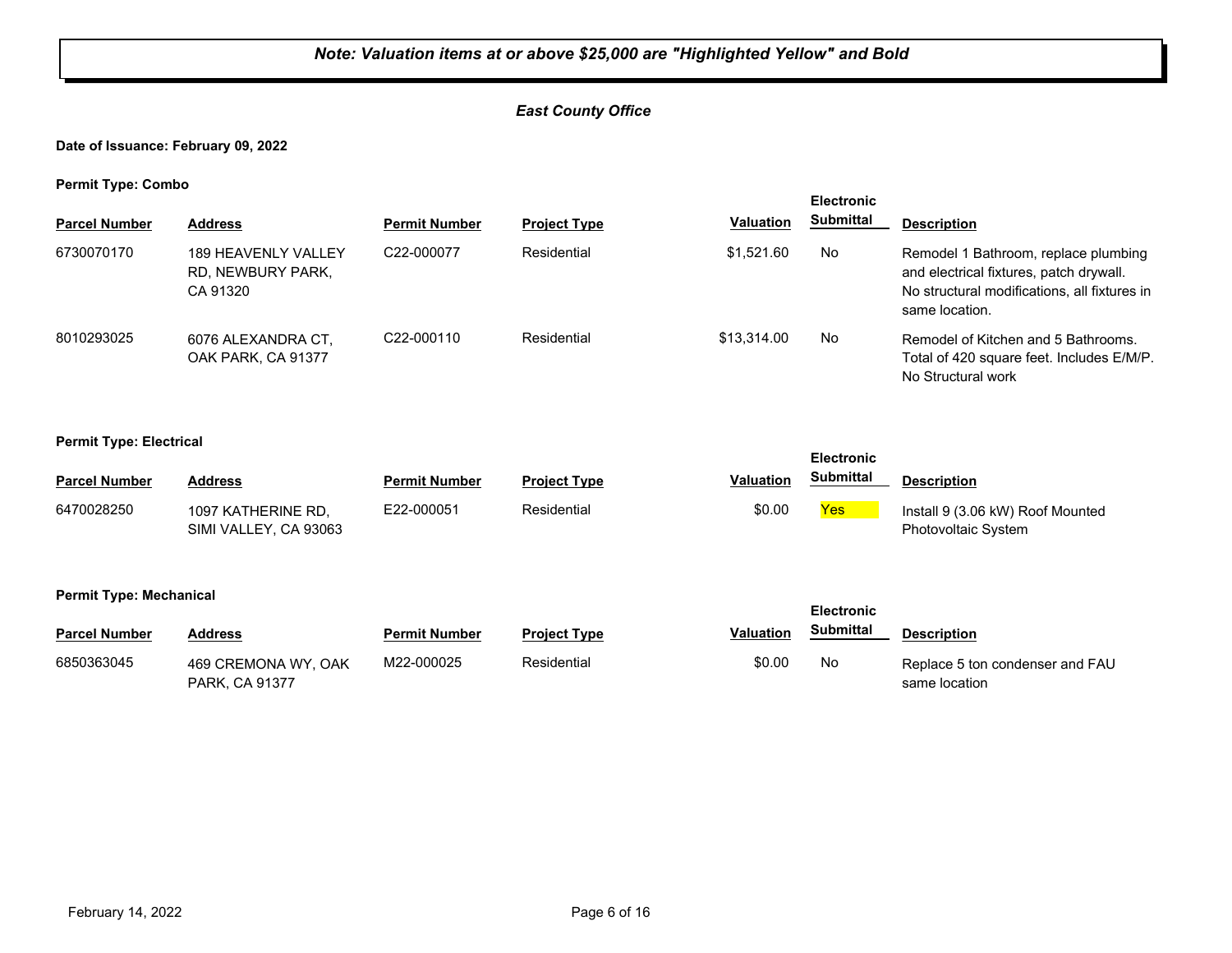## *East County Office*

**Date of Issuance: February 09, 2022**

**Permit Type: Plumbing**

|                      |                                                 |                      |                     |                  | <b>Electronic</b> |                                                           |  |
|----------------------|-------------------------------------------------|----------------------|---------------------|------------------|-------------------|-----------------------------------------------------------|--|
| <b>Parcel Number</b> | Address                                         | <b>Permit Number</b> | <b>Project Type</b> | <b>Valuation</b> | <b>Submittal</b>  | <b>Description</b>                                        |  |
| 6850301165           | 4984 GOLDEN NUGGET<br>WY, OAK PARK, CA<br>91377 | P22-000030           | Residential         | \$0.00           | No                | Re-pipe SFD and connect to 16 fixtures<br>and 3 hose bibs |  |

#### **Date of Issuance: February 10, 2022**

#### **Permit Type: Building**

|                      |                                             |                      |                               |                  | <b>Electronic</b> |                                         |
|----------------------|---------------------------------------------|----------------------|-------------------------------|------------------|-------------------|-----------------------------------------|
| <b>Parcel Number</b> | Address                                     | <b>Permit Number</b> | <b>Project Type</b>           | <b>Valuation</b> | Submittal         | <b>Description</b>                      |
| 5500030175           | 10244 OATFIELD WY.<br>CAMARILLO, CA 93012   | B22-000091           | <b>Residential Alteration</b> | \$2,550.00       | No                | Reroof / reset 500 SF partialusing tile |
| 8500034045           | 228 BELL CANYON RD.<br>WEST HILLS, CA 91307 | B22-000094           | <b>Residential Alteration</b> | \$17,340.00      | No                | Reroof 3400 SF using concrete tile      |

**Electronic**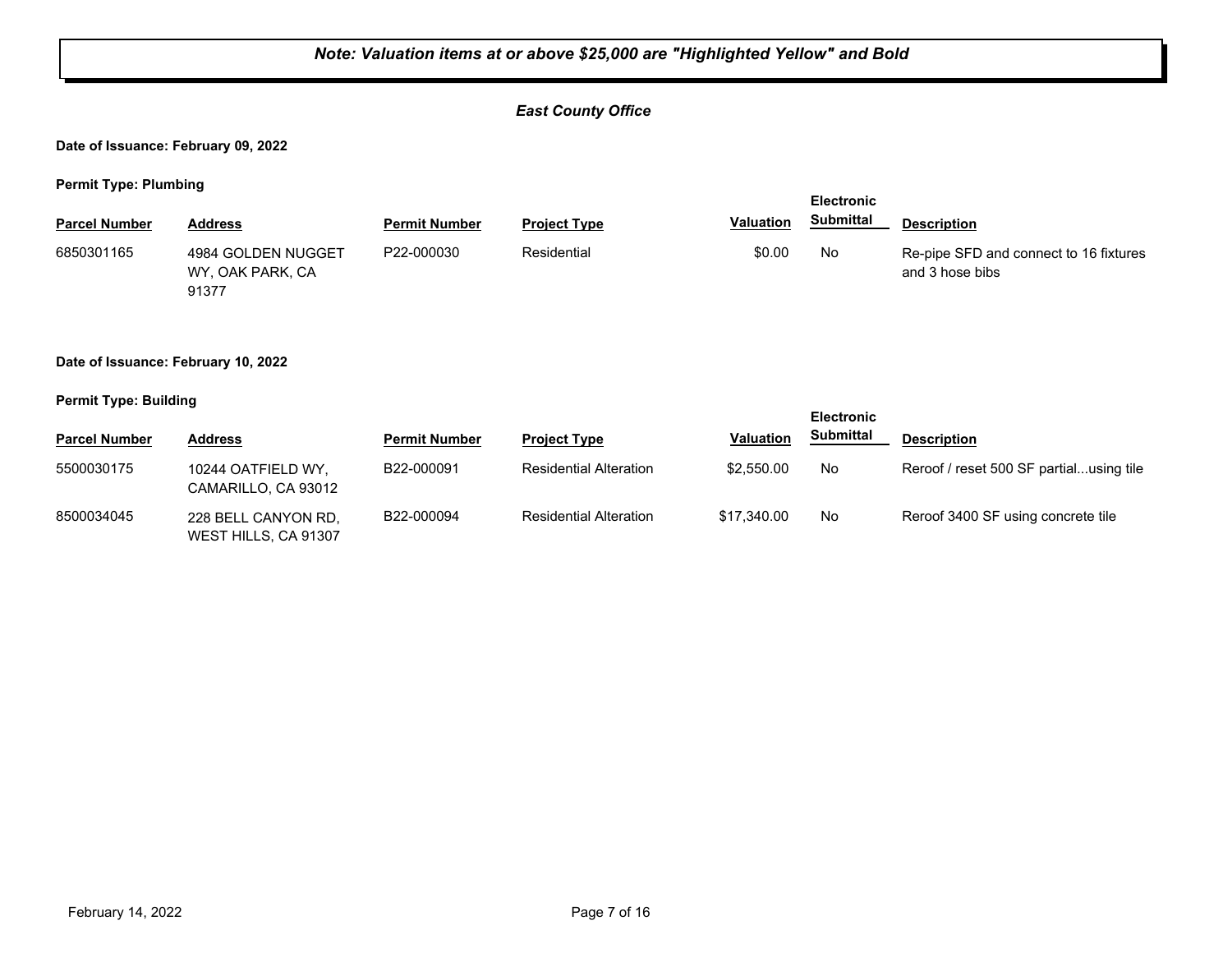## *East County Office*

#### **Date of Issuance: February 10, 2022**

#### **Permit Type: Electrical**

| . .<br><b>Parcel Number</b> | <b>Address</b>                              | <b>Permit Number</b> | <b>Project Type</b> | Valuation | <b>Electronic</b><br><b>Submittal</b> | <b>Description</b>                                                                                                                                                                                         |
|-----------------------------|---------------------------------------------|----------------------|---------------------|-----------|---------------------------------------|------------------------------------------------------------------------------------------------------------------------------------------------------------------------------------------------------------|
| 6110090035                  | 3188 RESERVOIR RD.<br>SIMI VALLEY, CA 93063 | E22-000023           | Residential         | \$0.00    | Yes                                   | Installation of (2) Tesla Powerwall battery<br>backup systems to existing 200A main<br>service panel. There is no solar PV<br>on-site. Existing loads will be relocated to<br>new 200A Backup Loads panel. |
| 6110090175                  | 3060 RESERVOIR DR.<br>SIMI VALLEY, CA 93065 | E22-000091           | Residential         | \$0.00    | No                                    | 200 AMP panel upgrade                                                                                                                                                                                      |
| 5500020015                  | 2345 E YUCCA DR.<br>CAMARILLO, CA 93012     | E22-000094           | AG                  | \$0.00    | No                                    | Service panel upgrade to 480V/277 V,<br>3-phase, 200A for AG pumps. Project<br>includes a 30 kVA, 480V/240V<br>transformer and 100A distribution panel to<br>service existing equipment.                   |
| 6760030105                  | 189 COLT LN, WESTLAKE<br>VILLAGE, CA 91361  | E22-000095           | Residential         | \$0.00    | No                                    | 200 AMP panel upgrade                                                                                                                                                                                      |

#### **Date of Issuance: February 11, 2022**

| ___                  |                                               |                      |                     |                  | <b>Electronic</b> |                                                         |
|----------------------|-----------------------------------------------|----------------------|---------------------|------------------|-------------------|---------------------------------------------------------|
| <b>Parcel Number</b> | <b>Address</b>                                | <b>Permit Number</b> | <b>Project Type</b> | <b>Valuation</b> | Submittal         | <b>Description</b>                                      |
| 6680272455           | 2976 MICHAEL DR.<br>NEWBURY PARK, CA<br>91320 | B22-000037           | Demo                | \$0.00           | <b>Yes</b>        | DEMO existing pool and fill with dirt 45<br>cubic yards |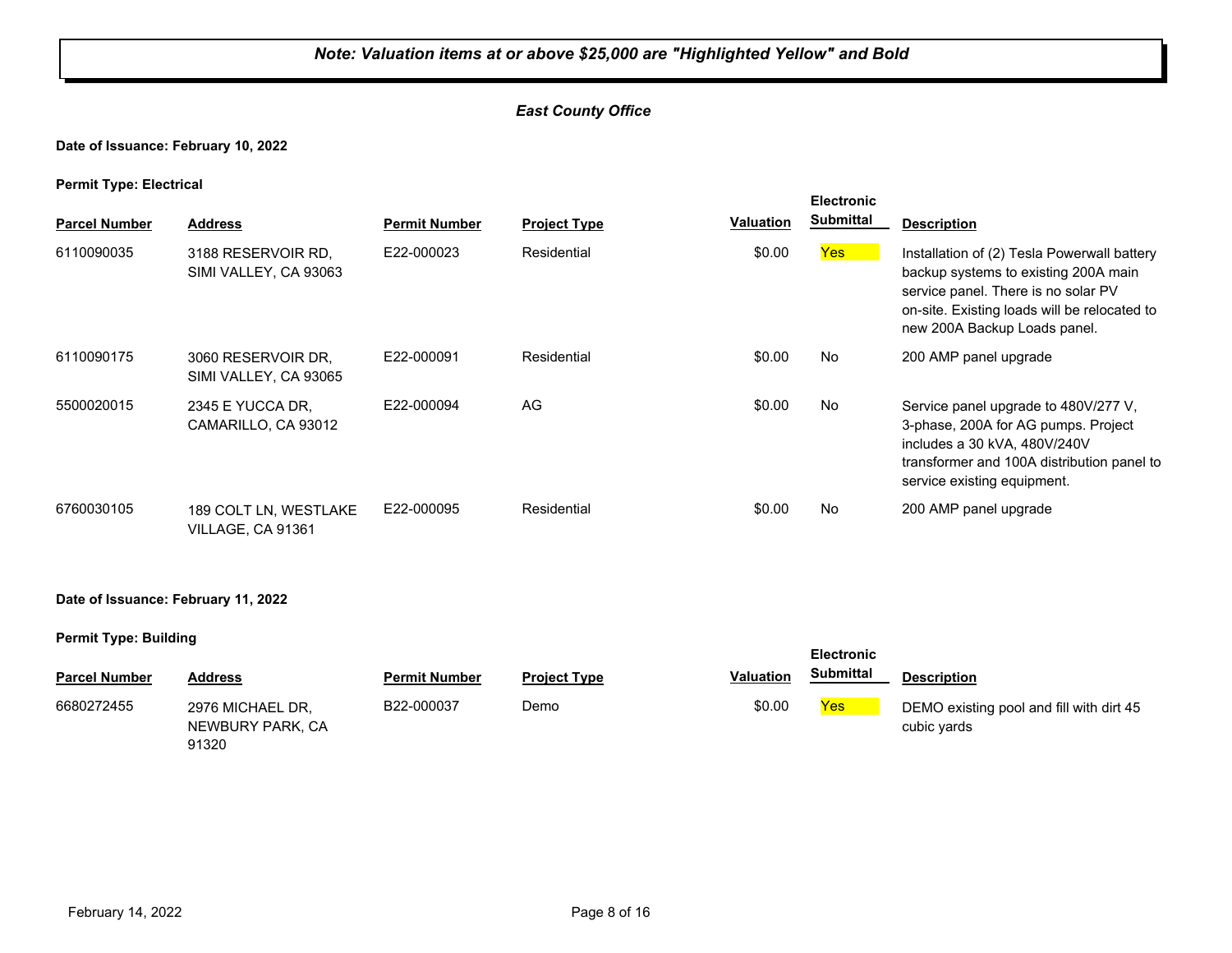## *East County Office*

**Date of Issuance: February 11, 2022**

**Permit Type: Combo**

| . .<br><b>Parcel Number</b> | <b>Address</b>                                 | <b>Permit Number</b>    | <b>Project Type</b> | <b>Valuation</b> | <b>Electronic</b><br><b>Submittal</b> | <b>Description</b>                                                                                                                                                                                                                |
|-----------------------------|------------------------------------------------|-------------------------|---------------------|------------------|---------------------------------------|-----------------------------------------------------------------------------------------------------------------------------------------------------------------------------------------------------------------------------------|
| 6950330455                  | 2460 CROMBIE CT.<br>THOUSAND OAKS. CA<br>91361 | C22-000082              | Residential         | \$4,564.80       | No                                    | Kitchen remodel approx. 144 sq ft - No<br><b>Structural Changes</b><br>Fixture upgrades/relocation, Receptacle<br>and Light upgrades/relocation, Offset<br>Hood ducting                                                           |
| 6850207415                  | 5200 BROMELY DR. OAK<br><b>PARK, CA 91377</b>  | C <sub>22</sub> -000116 | PoolSpa             | \$13,807.60      | No                                    | Pool Remodel - Split drains, add<br>hydrostatic valve, replace deck and<br>bonding, replace deck drains and piping,<br>Re-plaster and tile.<br>No Electrical upgrades or modifications,<br>no equipment upgrade or modifications. |

#### **Permit Type: Mechanical**

| . .                  |                                              | <b>Electronic</b>    |                     |                  |                  |                        |
|----------------------|----------------------------------------------|----------------------|---------------------|------------------|------------------|------------------------|
| <b>Parcel Number</b> | <b>Address</b>                               | <b>Permit Number</b> | <b>Project Type</b> | <b>Valuation</b> | <b>Submittal</b> | <b>Description</b>     |
| 6460022010           | 6045 OAK KNOLLS RD.<br>SIMI VALLEY, CA 93063 | M21-000177           | Residential         | \$0.00           | <u>Yes</u>       | Replacing 2.5 Ton FAU. |

**East County Office Valuation Subtotal: \$921,539.30**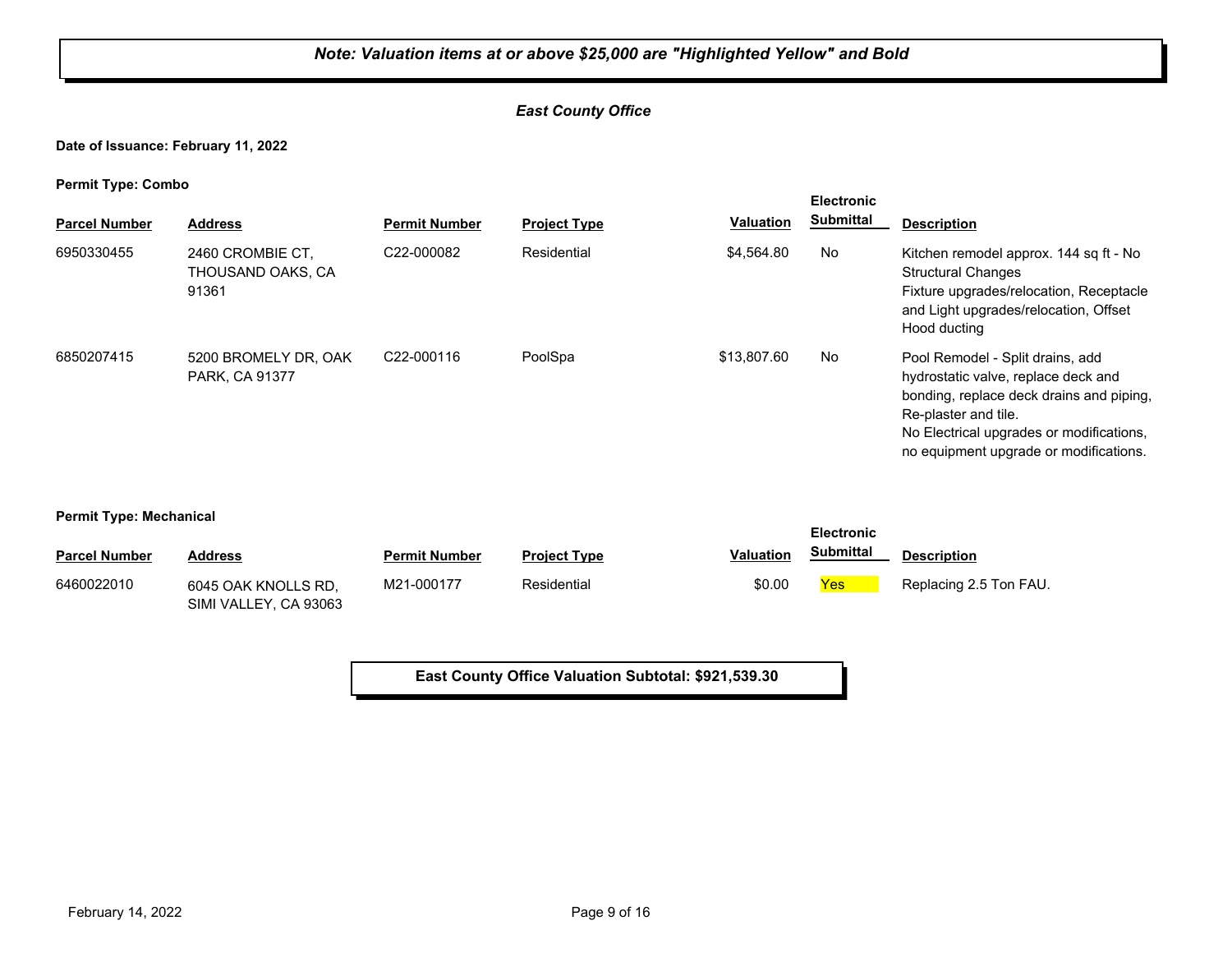## *West County Office*

## **Date of Issuance: February 07, 2022**

| . .                  |                                                                        |                      |                               |                  | <b>Electronic</b> |                                                                                                                 |
|----------------------|------------------------------------------------------------------------|----------------------|-------------------------------|------------------|-------------------|-----------------------------------------------------------------------------------------------------------------|
| <b>Parcel Number</b> | <b>Address</b>                                                         | <b>Permit Number</b> | <b>Project Type</b>           | <b>Valuation</b> | <b>Submittal</b>  | <b>Description</b>                                                                                              |
| 1450031035           | 553 CORSICANA DR.<br>OXNARD, CA 93036                                  | B21-000830           | <b>Residential Accessory</b>  | \$3,059.00       | Yes               | replace chain link fence with concrete<br>block wall (230sf) 6'-0                                               |
| 2060242380           | 113 LAS PALMAS ST.<br>OXNARD, CA 93035                                 | B21-001046           | <b>Residential Alteration</b> | \$9,264.20       | No                | Reroof 1,006SF metal sheet and<br>sheathing to the existing dwelling and<br>replace 2,520SF of exterior siding. |
| 0630171095           | 125 HOLT ST, VENTURA,<br>CA 93001                                      | B22-000076           | <b>Residential Alteration</b> | \$2,280.00       | No                | Reroof main dwelling 1,200SF built up<br>roofing.                                                               |
| 0630171095           | 125 HOLT ST, VENTURA,<br>CA 93001<br>127 HOLT ST, VENTURA,<br>CA 93001 | B22-000077           | <b>Residential Alteration</b> | \$1,700.00       | No                | Reroof quest house 1,000SF comp<br>shingles roofing.                                                            |
| 0610013080           | 90 VALLEY RD, OAK<br>VIEW, CA 93022                                    | B22-000078           | <b>Residential Alteration</b> | \$3,230.00       | No                | 1,700 sq. ft. of torch down reroof                                                                              |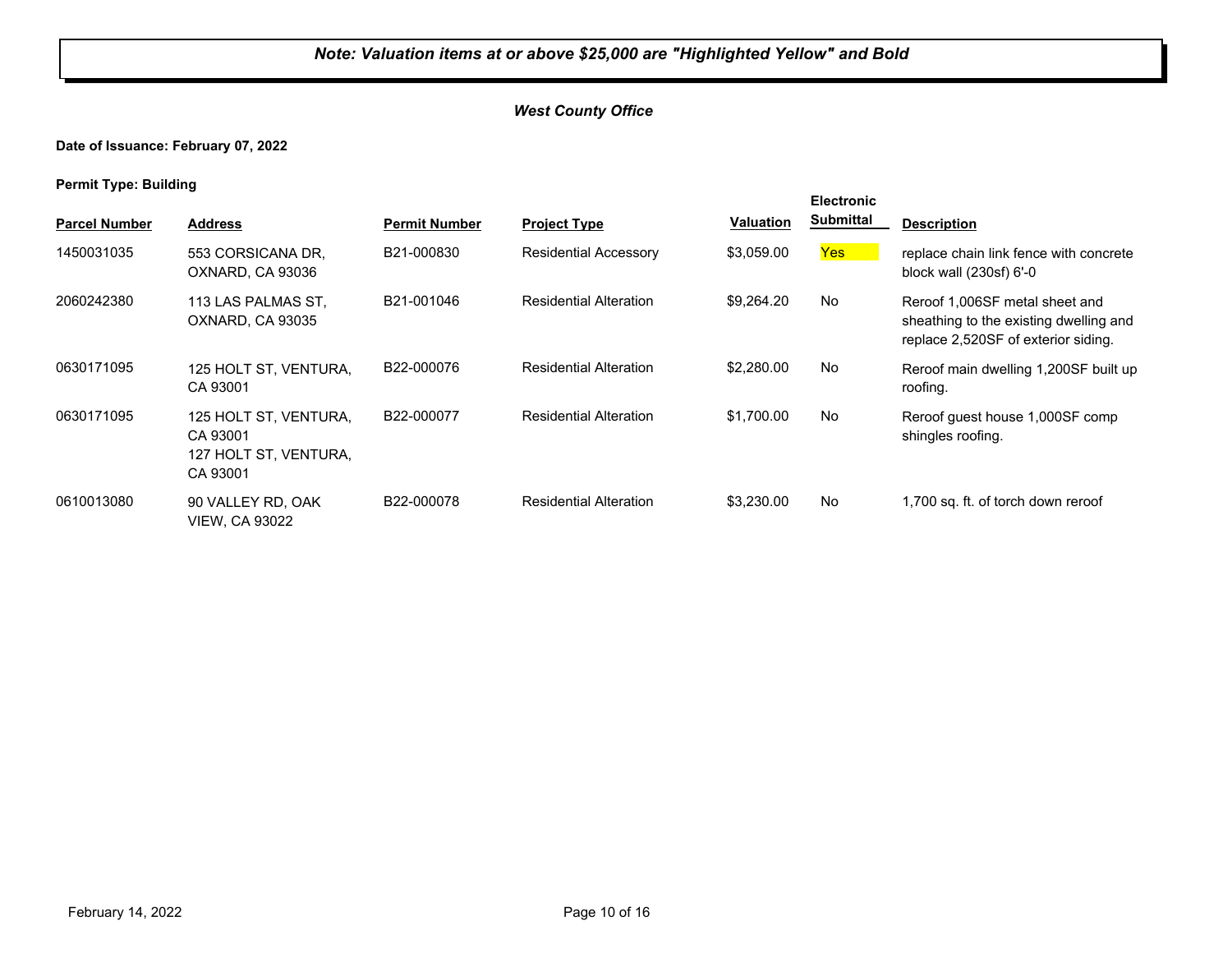## *West County Office*

#### **Date of Issuance: February 07, 2022**

**Permit Type: Combo**

| <b>Parcel Number</b> | <b>Address</b>                                 | <b>Permit Number</b>    | <b>Project Type</b> | <b>Valuation</b> | <b>Electronic</b><br><b>Submittal</b> | <b>Description</b>                                                                                                                                   |
|----------------------|------------------------------------------------|-------------------------|---------------------|------------------|---------------------------------------|------------------------------------------------------------------------------------------------------------------------------------------------------|
| 1450132010           | 2972 BALBOA ST.<br>OXNARD, CA 93036            | C20-001051              | <b>NSFR</b>         | \$183,700.00     | <b>Yes</b>                            | Construction of 1200 Sq. ft. Accessory<br>dwelling (350 SF=1 floor & 850 SF over<br>garage) 440 SF garage, 78 SF storage<br>and 57 SF garden storage |
| 1450132010           | 2970 BALBOA ST.<br>OXNARD, CA 93036            | C <sub>20</sub> -001052 | Residential         | \$125,672.00     | Yes                                   | Construction of 920 Sq. ft. addition to<br>existing residence and interior remodel.                                                                  |
| 1100240095           | 4087 SAND CANYON RD.<br><b>SOMIS, CA 93066</b> | C21-000610              | PoolSpa             | \$32,815.10      | Yes <sup>1</sup>                      | New pool and spa max depth 5'                                                                                                                        |
| 1510022295           | 186 CATALINA DR.<br>CAMARILLO, CA 93010        | C <sub>21</sub> -001266 | PoolSpa             | \$32,815.10      | Yes:                                  | New pool 17'x35' and spa 8'x8' with<br>pool/spa cover, equipment, gas from<br>meter 1.5", electric from panel 1" 3-6 ft.                             |

#### **Date of Issuance: February 08, 2022**

|                      |                                     |                      |                               |                  | <b>Electronic</b> |                                                                         |  |
|----------------------|-------------------------------------|----------------------|-------------------------------|------------------|-------------------|-------------------------------------------------------------------------|--|
| <b>Parcel Number</b> | <b>Address</b>                      | <b>Permit Number</b> | <b>Project Type</b>           | <b>Valuation</b> | <b>Submittal</b>  | <b>Description</b>                                                      |  |
| 2060169350           | 1913 OCEAN DR,<br>OXNARD, CA 93035  | B22-000059           | <b>Residential Alteration</b> | \$11.544.00      | No                | window 360sf window replacement and<br>120 sf sliding door replacements |  |
| 2060151140           | 133 VENTURA AV.<br>OXNARD, CA 93035 | B22-000082           | <b>Residential Alteration</b> | \$2,040.00       | No                | Reroof 1200 Comp Shingle                                                |  |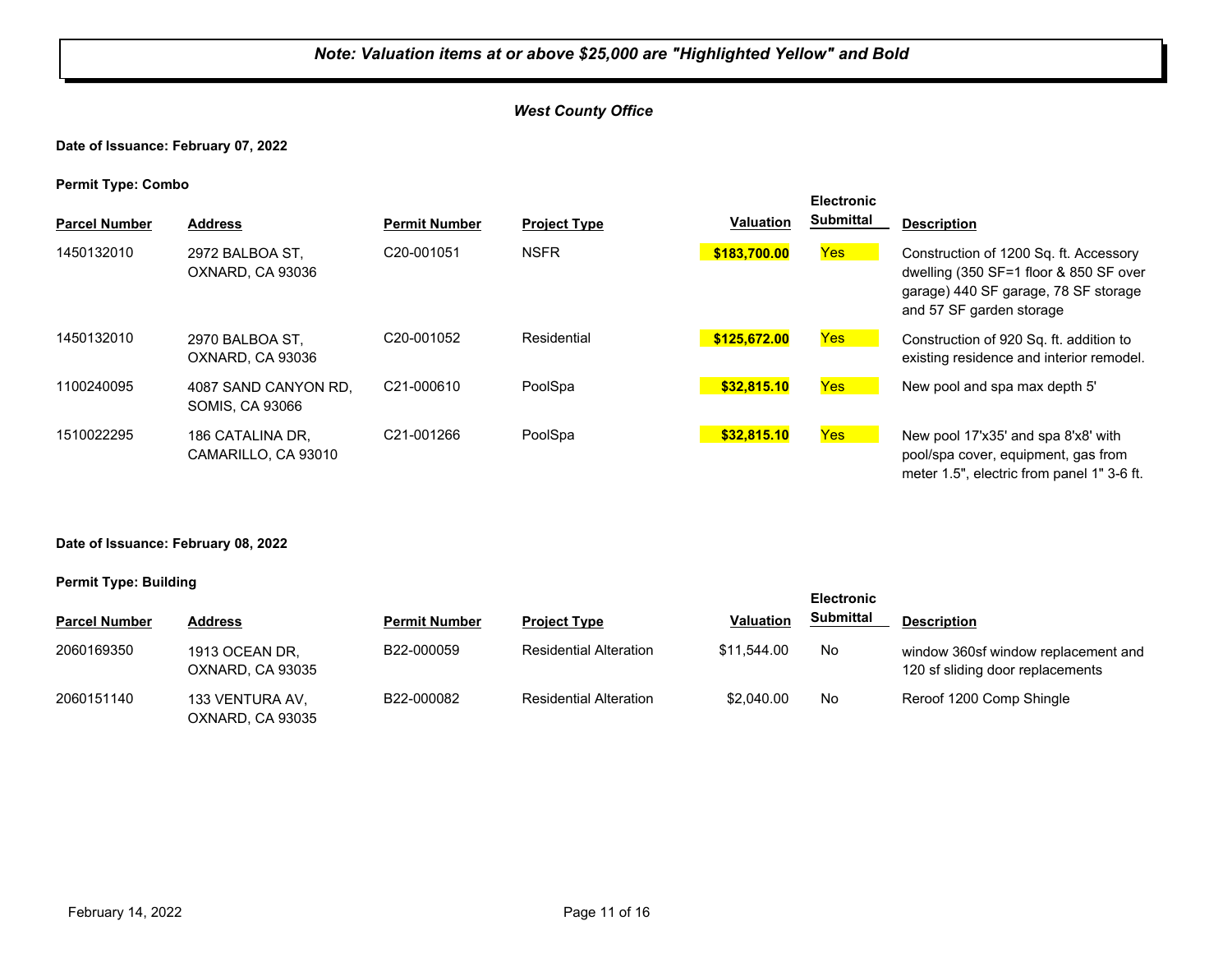## *West County Office*

#### **Date of Issuance: February 08, 2022**

**Permit Type: Combo**

|                      |                                    |                         |                     |                  | <b>Electronic</b> |                                                                                                                                                                       |
|----------------------|------------------------------------|-------------------------|---------------------|------------------|-------------------|-----------------------------------------------------------------------------------------------------------------------------------------------------------------------|
| <b>Parcel Number</b> | <b>Address</b>                     | <b>Permit Number</b>    | <b>Project Type</b> | <b>Valuation</b> | Submittal         | <b>Description</b>                                                                                                                                                    |
| 0140090835           | 1888 GARST LN, OJAI, CA<br>93023   | C21-000453              | Residential         | \$20,030.40      | Yes               | installation of 19.92 kW solar ground<br>mount (48) 4.15kW panels and<br>microinverters, 3 tesla Powerwall<br>batteries, ground mount less than 6'-0"<br>AFG.         |
| 2060262420           | 4064 OCEAN DR.<br>OXNARD, CA 93035 | C <sub>22</sub> -000109 | Residential         | \$51.20          | No                | kitchen remodel-new kitchen sink,<br>relocation of stove, hood and dishwasher.<br>new electrical fixtures lights, receptacles<br>and switch. 32sf dry wall patch work |

#### **Permit Type: Electrical**

|                      |                                            |                      |                     |                  | <b>Electronic</b> |                                                                                                   |
|----------------------|--------------------------------------------|----------------------|---------------------|------------------|-------------------|---------------------------------------------------------------------------------------------------|
| <b>Parcel Number</b> | <b>Address</b>                             | <b>Permit Number</b> | <b>Project Type</b> | <b>Valuation</b> | <b>Submittal</b>  | <b>Description</b>                                                                                |
| 0330120100           | 1565 S LOMA DR, OJAI,<br>CA 93023          | E22-000059           | Residential         | \$0.00           | <b>Yes</b>        | INSTALLATION OF (21) QPEAK<br>DUOBLK-G6 340, New 200A Main<br>Service Panel New 200A Main Breaker |
| 2060146230           | 121 SAWTELLE AV,<br>OXNARD, CA 93035       | E22-000084           | Residential         | \$0.00           | No                | Main panel upgrade from 100amp to<br>200amps.                                                     |
| 0640340015           | 5745 ELIZABETH RD AG.<br>VENTURA, CA 93004 | E22-000086           | AG                  | \$0.00           | No                | Replace a 277/480 volt, 100amp meter<br>service in same location.                                 |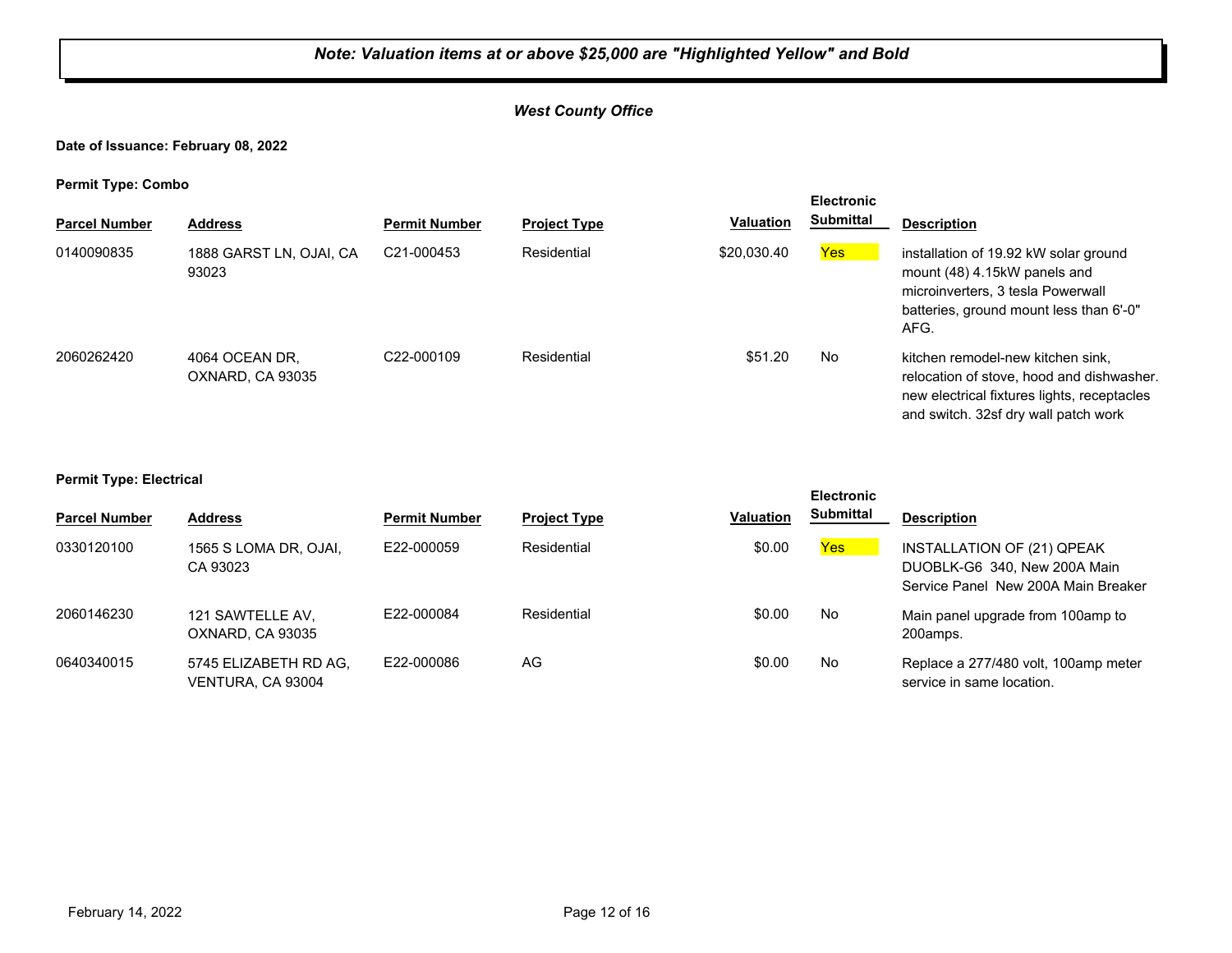## *West County Office*

#### **Date of Issuance: February 08, 2022**

**Permit Type: Plumbing**

| . .                  |                                           |                      |                     |                  | <b>Electronic</b> |                                                                                                                             |
|----------------------|-------------------------------------------|----------------------|---------------------|------------------|-------------------|-----------------------------------------------------------------------------------------------------------------------------|
| <b>Parcel Number</b> | <b>Address</b>                            | <b>Permit Number</b> | <b>Project Type</b> | <b>Valuation</b> | <b>Submittal</b>  | <b>Description</b>                                                                                                          |
| 2060226110           | 3201 OCEAN DR,<br>OXNARD, CA 93035        | P21-000268           | Residential         | \$0.00           | No                | Replace sewer/drain lines in bathroom<br>with 2" ABS<br>*Revised 1/12/22 to re-pipe (Water) house<br>with PEX 3/4" and 1/2" |
| 0100220070           | 1598 FOOTHILL RD, OJAI,<br>CA 93023       | P22-000027           | Residential         | \$0.00           | No                | 65 gallon heat pump water heater change<br>out in the garage (2) gallon expansion<br>tank                                   |
| 0560230200           | 3940 SACRAMENTO ST.<br>FILLMORE, CA 93015 | P22-000028           | Residential         | \$0.00           | No                | replace water heater in same location                                                                                       |

**Date of Issuance: February 09, 2022**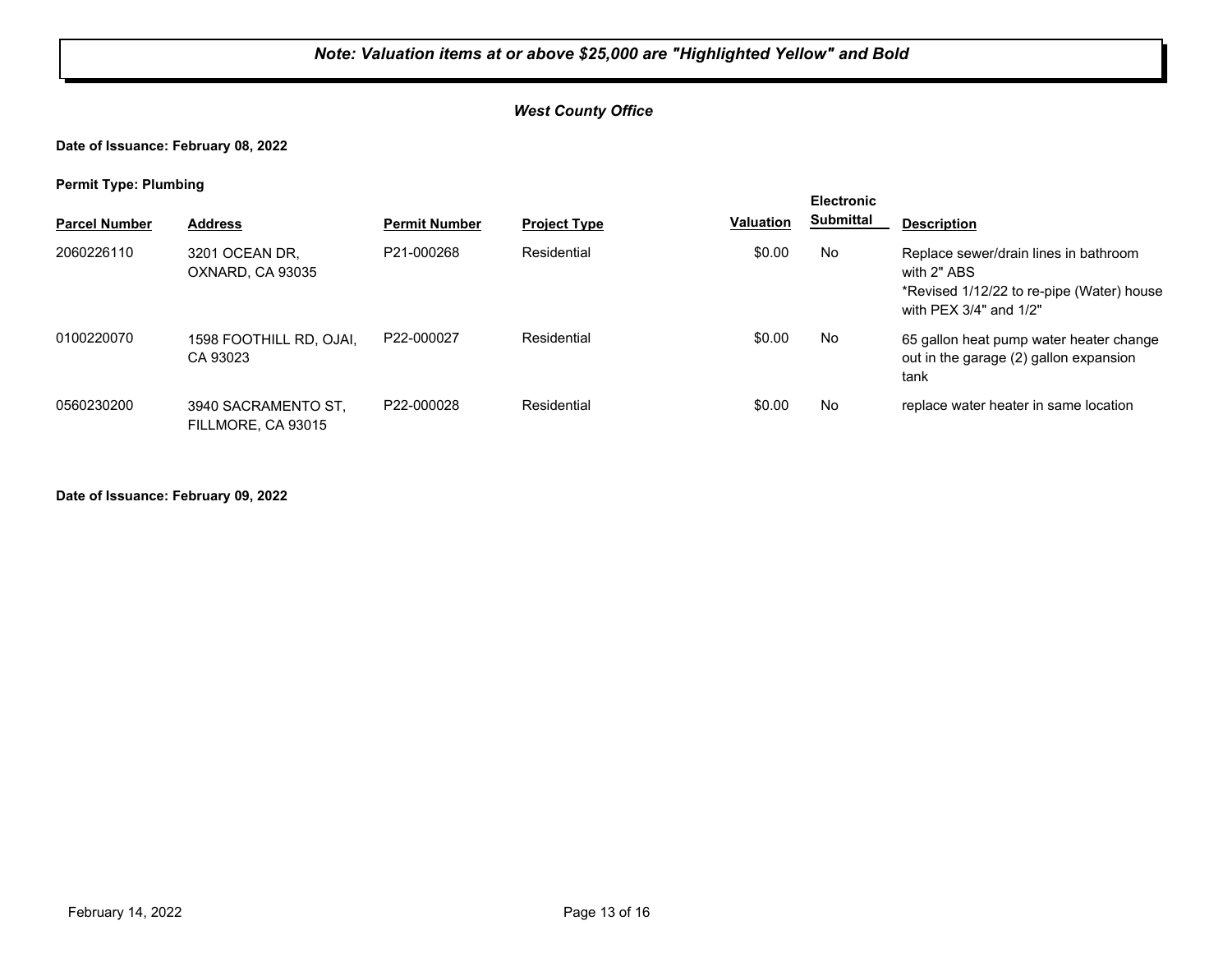## *West County Office*

**Date of Issuance: February 09, 2022**

**Permit Type: Combo**

| . .<br><b>Parcel Number</b> | <b>Address</b>                            | <b>Permit Number</b>    | <b>Project Type</b> | <b>Valuation</b> | <b>Electronic</b><br><b>Submittal</b> | <b>Description</b>                                                                                                                                                                                                                                                           |
|-----------------------------|-------------------------------------------|-------------------------|---------------------|------------------|---------------------------------------|------------------------------------------------------------------------------------------------------------------------------------------------------------------------------------------------------------------------------------------------------------------------------|
| 1600140025                  | 3760 CALLE TECATE,<br>CAMARILLO, CA 93012 | C <sub>21</sub> -001033 | Commercial          | \$703,150.40     | <b>Yes</b>                            | Tenant Improvement for Ventura County<br>Sheriff's Department - 26,920 sq. ft.<br>renovations (1st floor 17,429 sq. ft. and<br>2nd floor 9,941 sq. ft.) - new office space<br>for law enforcement departments, includes<br>connected warehouse for equipment and<br>vehicles |
| 0310112275                  | 191 GRAPEVINE RD.<br>OAK VIEW, CA 93022   | C21-001132              | <b>NMH</b>          | \$16,124.40      | <b>Yes</b>                            | Construct 1493 sq. ft. manufactured<br>home                                                                                                                                                                                                                                  |
| 0310112275                  | 193 GRAPEVINE RD.<br>OAK VIEW, CA 93022   | C21-001133              | <b>NMH</b>          | \$12,700.80      | Yes                                   | Construct 1176 sq. ft. manufactured home<br>as Accessory Dwelling Unit, new address<br>assignment                                                                                                                                                                            |
| 0100140075                  | 1235 FOOTHILL RD, OJAI,<br>CA 93023       | C21-001294              | PoolSpa             | \$25,749.70      | <b>Yes</b>                            | Install new $750SF$ pool (depth $3'6" - 6'0"$ )<br>using the county standard plan #6-2019<br>and detail #672 for pool cover.                                                                                                                                                 |

#### **Date of Issuance: February 10, 2022**

| - -                  |                                                |                      |                               |                  | <b>Electronic</b> |                                                                                                  |
|----------------------|------------------------------------------------|----------------------|-------------------------------|------------------|-------------------|--------------------------------------------------------------------------------------------------|
| <b>Parcel Number</b> | <b>Address</b>                                 | <b>Permit Number</b> | <b>Project Type</b>           | <b>Valuation</b> | <b>Submittal</b>  | <b>Description</b>                                                                               |
| 0610182070           | 8832 NYE RD, VENTURA,<br>CA 93001              | B21-001018           | <b>Residential Alteration</b> | \$3.513.60       | Yes               | Replace existing wood staircase with a<br>new steel staircase with 42" high steel<br>quardrails. |
| 0310094195           | 565 RIVERSIDE RD, OAK<br><b>VIEW, CA 93022</b> | B22-000092           | <b>Residential Alteration</b> | \$5.100.00       | No                | Reroof 3,000SF comp shingles to existing<br>1-story dwelling.                                    |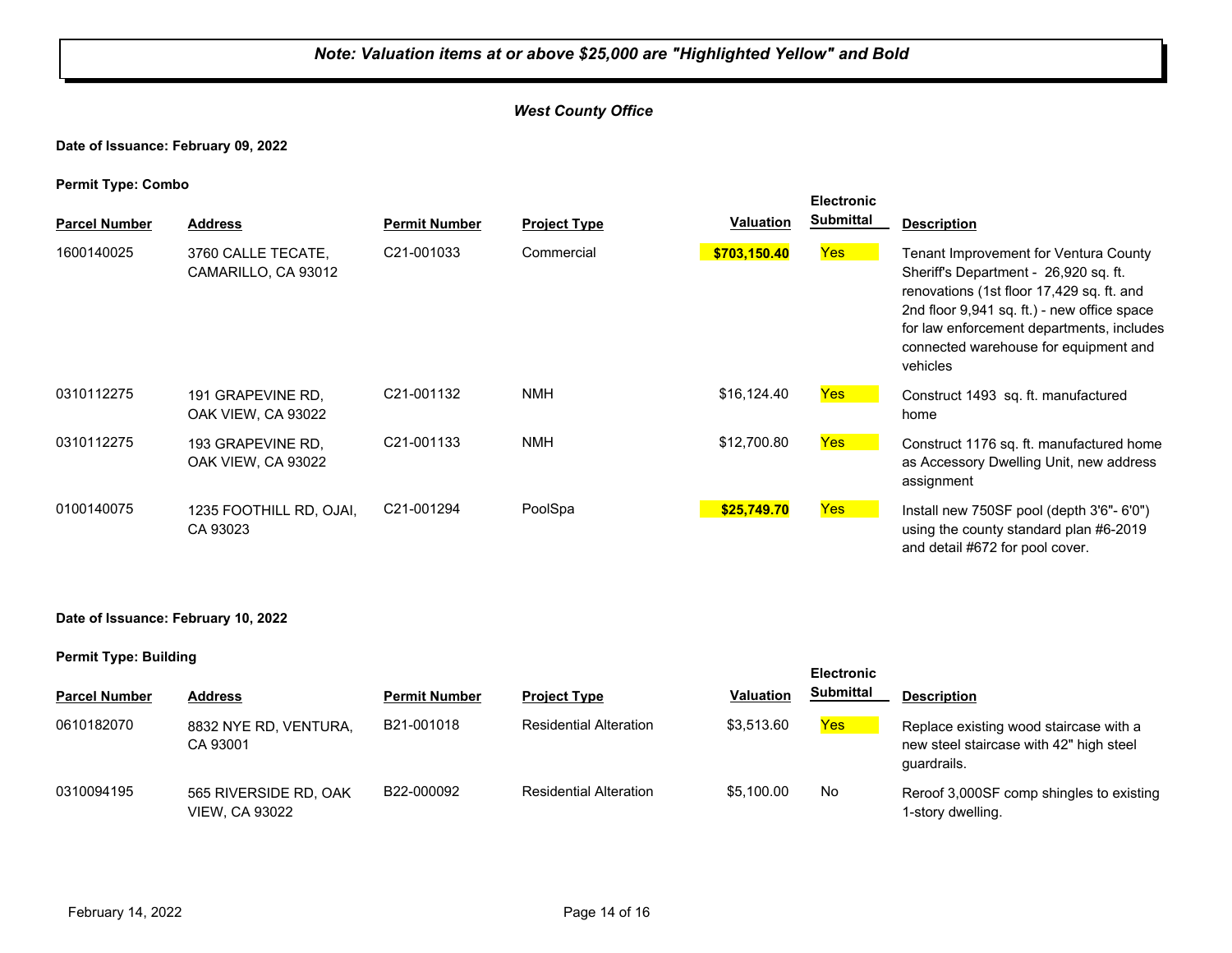#### *West County Office*

**Date of Issuance: February 10, 2022**

**Permit Type: Electrical**

|                      |                                          |                      |                     |                  | <b>Electronic</b> |                                                                                                                                                                                                       |
|----------------------|------------------------------------------|----------------------|---------------------|------------------|-------------------|-------------------------------------------------------------------------------------------------------------------------------------------------------------------------------------------------------|
| <b>Parcel Number</b> | <b>Address</b>                           | <b>Permit Number</b> | <b>Project Type</b> | <b>Valuation</b> | <b>Submittal</b>  | <b>Description</b>                                                                                                                                                                                    |
| 1580053035           | 263 N LANTANA ST,<br>CAMARILLO, CA 93010 | E22-000001           | Residential         | \$0.00           | Yes               | Installation of a roof mounted solar PV<br>5.10KW with 12 modules and 1 new<br>battery backup system. Existing loads will<br>be relocated to the backup loads section<br>of the auto transfer switch. |

**Date of Issuance: February 11, 2022**

#### **Permit Type: Electrical**

|                      |                                                   |                      |                     |                  | <b>Electronic</b> |                                                                               |
|----------------------|---------------------------------------------------|----------------------|---------------------|------------------|-------------------|-------------------------------------------------------------------------------|
| <b>Parcel Number</b> | <b>Address</b>                                    | <b>Permit Number</b> | <b>Project Type</b> | <b>Valuation</b> | <b>Submittal</b>  | <b>Description</b>                                                            |
| 0900124065           | 1227 AMAPOLA AV,<br>VENTURA, CA 93004             | E22-000096           | Residential         | \$0.00           | No                | Installation roof mounted solar system,<br>2.1kW, 7 panels, 7 micro-Inverters |
| 1100060285           | 6850 OLD BALCOM CYN<br><b>RD. SOMIS, CA 93066</b> | E22-000098           | Residential         | \$0.00           | Yes               | Installation of roof mounted PV system,<br>4.0 KW and 10 panels               |
| 1550120345           | 999 SAN CLEMENTE WY.<br>CAMARILLO, CA 93010       | E22-000100           | Residential         | \$0.00           | No                | Electrical service panel upgrade, 200<br>amps, same location                  |
| 0330350515           | 2596 VALLEY MEADOW<br>DR, OAK VIEW, CA 93022      | E22-000101           | Residential         | \$0.00           | No                | Electrical service panel replacement, 200<br>amps                             |
| 0170122140           | 145 N ARNAZ AV, OJAI,<br>CA 93023                 | E22-000102           | Residential         | \$0.00           | No                | Upgrade existing service to 200 AMPS in<br>same location                      |

**West County Office Valuation Subtotal: \$1,194,539.90**

**Total Unincorporated Weekly Valuation: \$2,116,079.20**